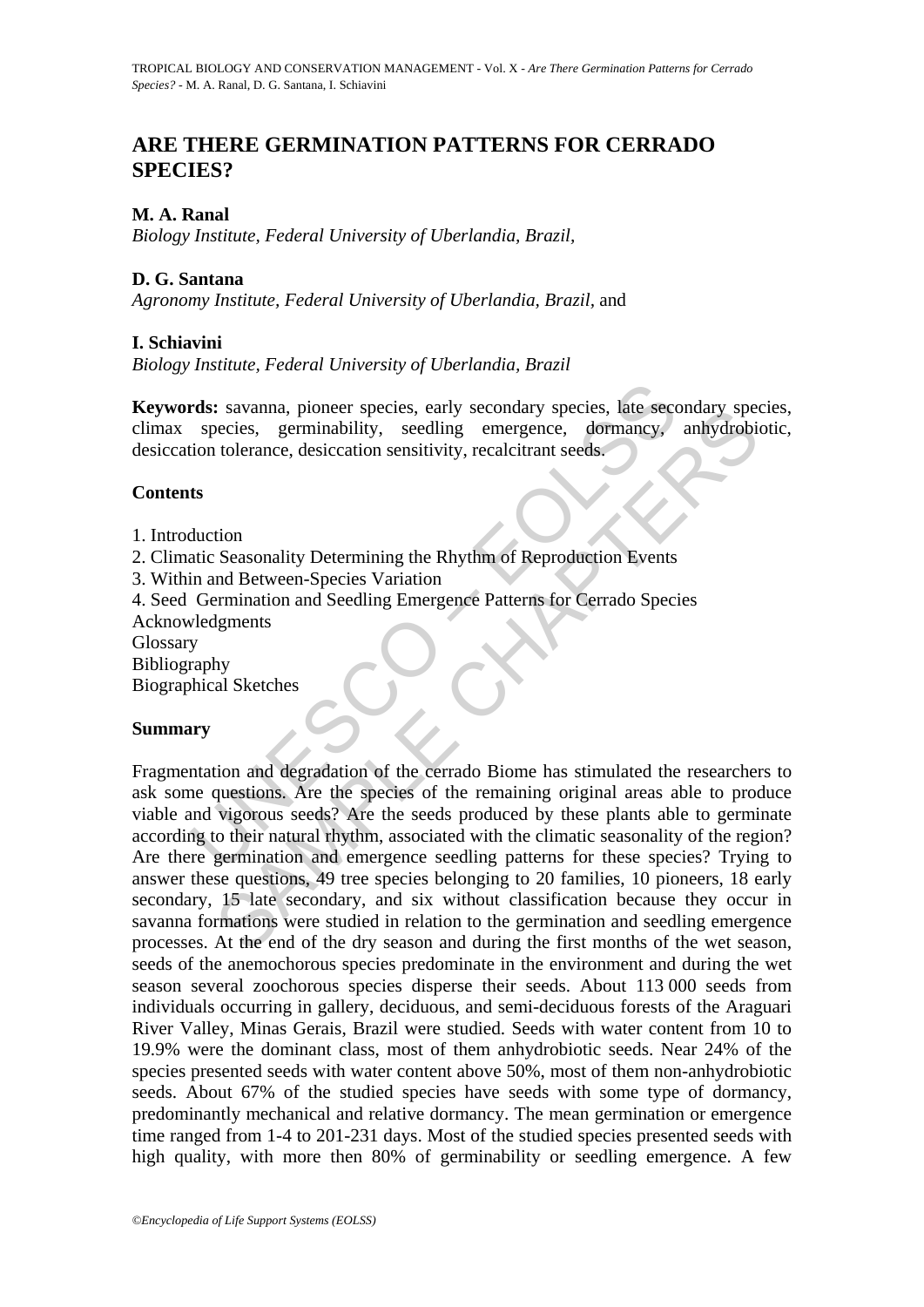species presented seeds with the germination and emergence processes synchronized, such as *Inga laurina*, *I. sessilis*, and *Tapirira guianensis*. Asynchrony was the predominant characteristic due to the dormancy of seeds and the time from the first to the last germination ranged from 1 (*Inga laurina* seeds) to 476 days (*Trema micrantha* seeds). The germination and emergence patterns are associated with dormancy or nondormancy condition, independent of the fruiting period and about 85.4% of the studied species have seeds germinating in synchrony with the water rhythm of the cerrado Biome.

## **1. Introduction**

at the state of the second lagest Brazillar ecologion, what are the state of the area of Brazil. This ecosystem is oned on Earth and was included in the biodiversity hotspots list of the area of Brazil. This ecosystem is o The cerrado *sensu lato* is the second largest Brazilian ecoregion, with about 2 000 000 km<sup>2</sup> that represent 23% of the area of Brazil. This ecosystem is one of the most threatened on Earth and was included in the biodiversity hotspots list of Conservation International (2005) due to it having the highest plant diversity of all tropical savanna regions (6429 vascular species as at 1998, and nearly 12 000 in more recent floristic surveys), high level of endemism (about 44% for vascular plants) and, unfortunately, being subject to fragmentation and degradation due to urbanization and agricultural expansion (3% per year). The original and the actual green area of this biome are presented in Figures 1 and 2. About 20% of this area remains in a natural or little disturbed condition and by 1998, less than 1.5% was protected in conservation areas. Currently, 2.61% of the cerrado region is included in conservation areas, 1.75% in areas of sustainable use, and 0.04 in Private Reserves (RPPN - Reserva Particular do Patrimônio Natural).



Figure 1. Original green area of the Brazilian cerrado biome.

About 57% of the original green area of the Brazilian cerrado biome has been destroyed and the remaining areas are seriously threatened (Figure 2).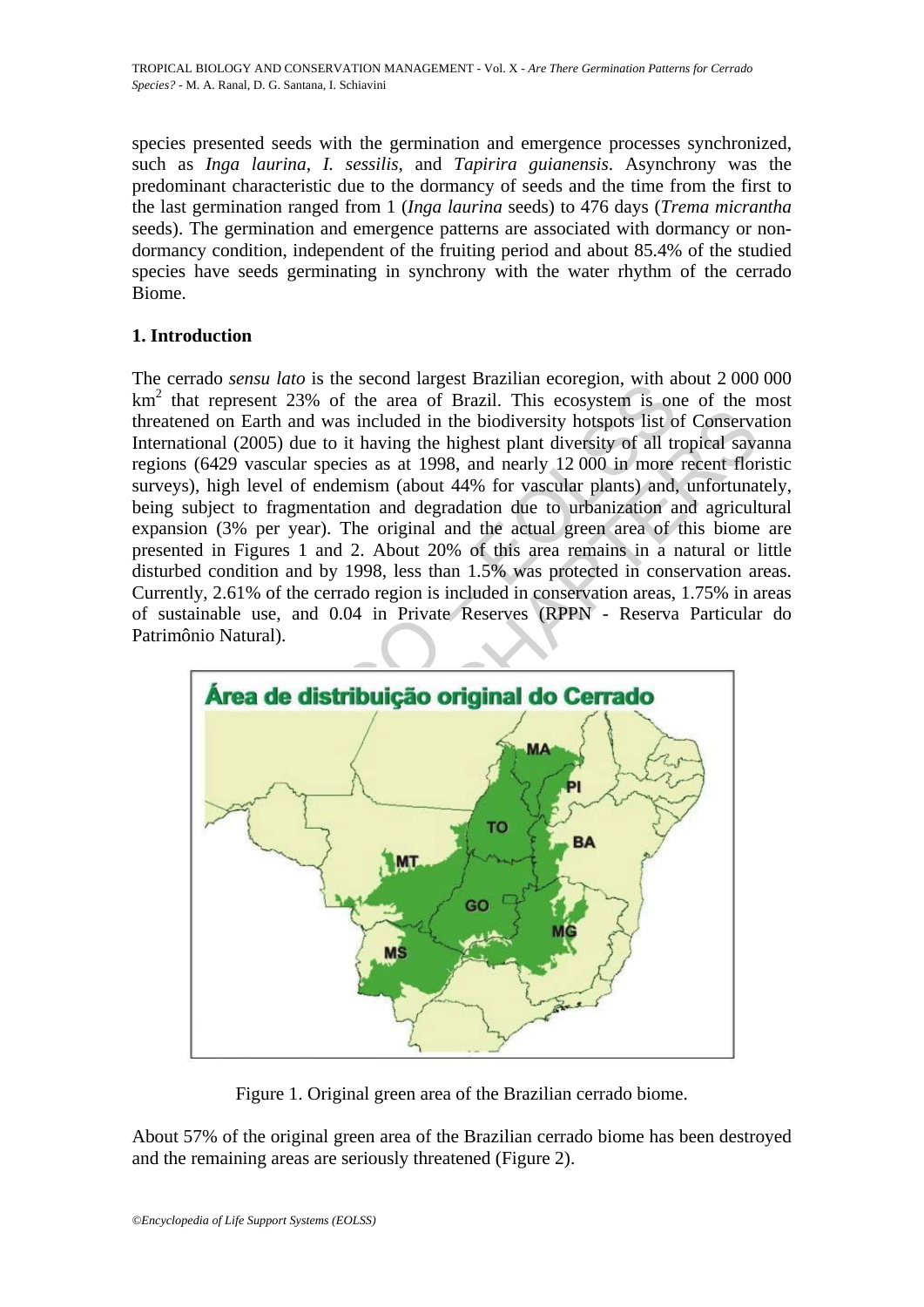

Figure 2. Main native vegetation remnants of the Brazilian cerrado biome in 2002.

There are eight main hydrographic basins in Brazil, and the upper sources of six of them are in the cerrado region, including the Amazonian basin with Xingu, Madeira, and Trombetas rivers; Tocantins basin with Araguaia and Tocantins rivers; North/Northeastern Atlântico basin with Parnaíba and Itapecuru rivers; São Francisco basin with São Francisco, Pará, Paraopeba, das Velhas, Jequitaí, Paracatu, Urucuia, Carinhanha, Corrente, and Grande rivers; East Atlântico basin with Pardo and Jequitinhonha rivers, and finally the Paraná basin with Paranaíba, Grande, Sucuriú, Verde, Pardo, Cuiabá, São Lourenço, Taquari, Aquidauana rivers among others (Figure 3).

The cerrado is therefore essential for water supply to a very large area and it represents a very important ecological corridor that needs to be protected to preserve its water resources, animal and plant biodiversity. The local population need a systemic vision to make the practice of its sustainable use possible.

The cerrado region includes several different physiognomic vegetation forms:

- Mesophytic forests (semi-deciduous, deciduous and gallery forests);
- Dystrophic cerradão (dense cerrado with almost closed woodland and sparse or absent herbaceous layer);
- Mesotrophic cerradão (dense cerrado, with almost closed woodland with higher soil fertility than the dystrophic cerradão);
- Dense cerrado (with plant density less than the above),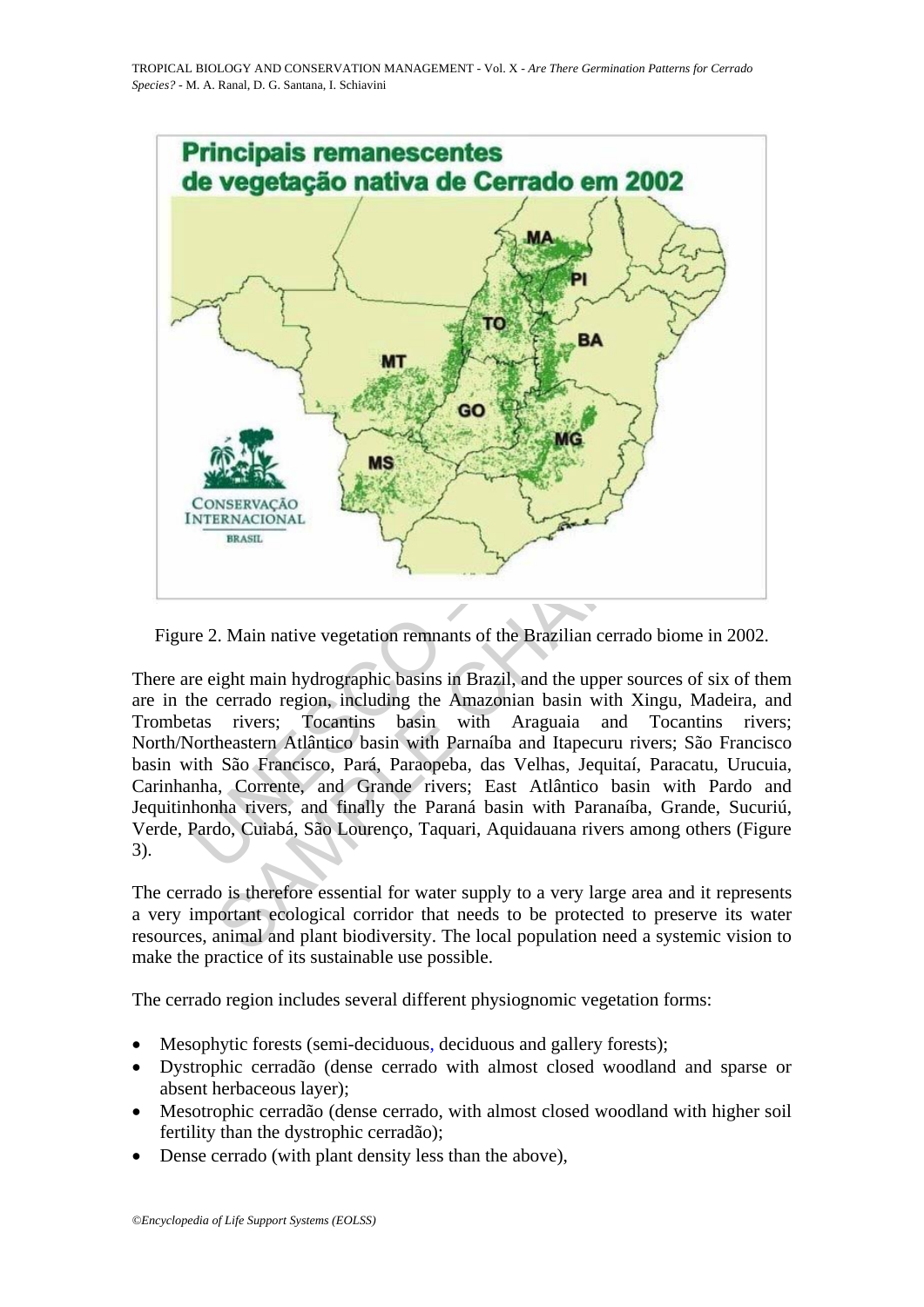- Cerrado *sensu stricto* (closed vegetation dominated by trees and shrubs with discontinuous canopy and dense herbaceous stratus between them);
- Campo cerrado (closed field with sparse trees and shrubs, and a large area of grassland);
- Campo sujo (dirty field, i.e. grassland with scattering of shrubs and trees);
- Campo limpo or campo úmido (clean field or wet grassland), and
- Veredas (palm swamp).



Figure 3. Hydrographical basins, the upper sources of which are in the Brazilian cerrado region.

Figure 4 illustrates much of this range of variation. The vegetation has a gradient of tree densities and aboreous cover from 2,231 trees ha<sup>-1</sup> and 93% (cerradão) to 203 trees ha<sup>-1</sup> and 6% (grasslands). Along with the vegetation, the animal, water and soil resources are all affected by common factors, e.g. macroclimatic conditions.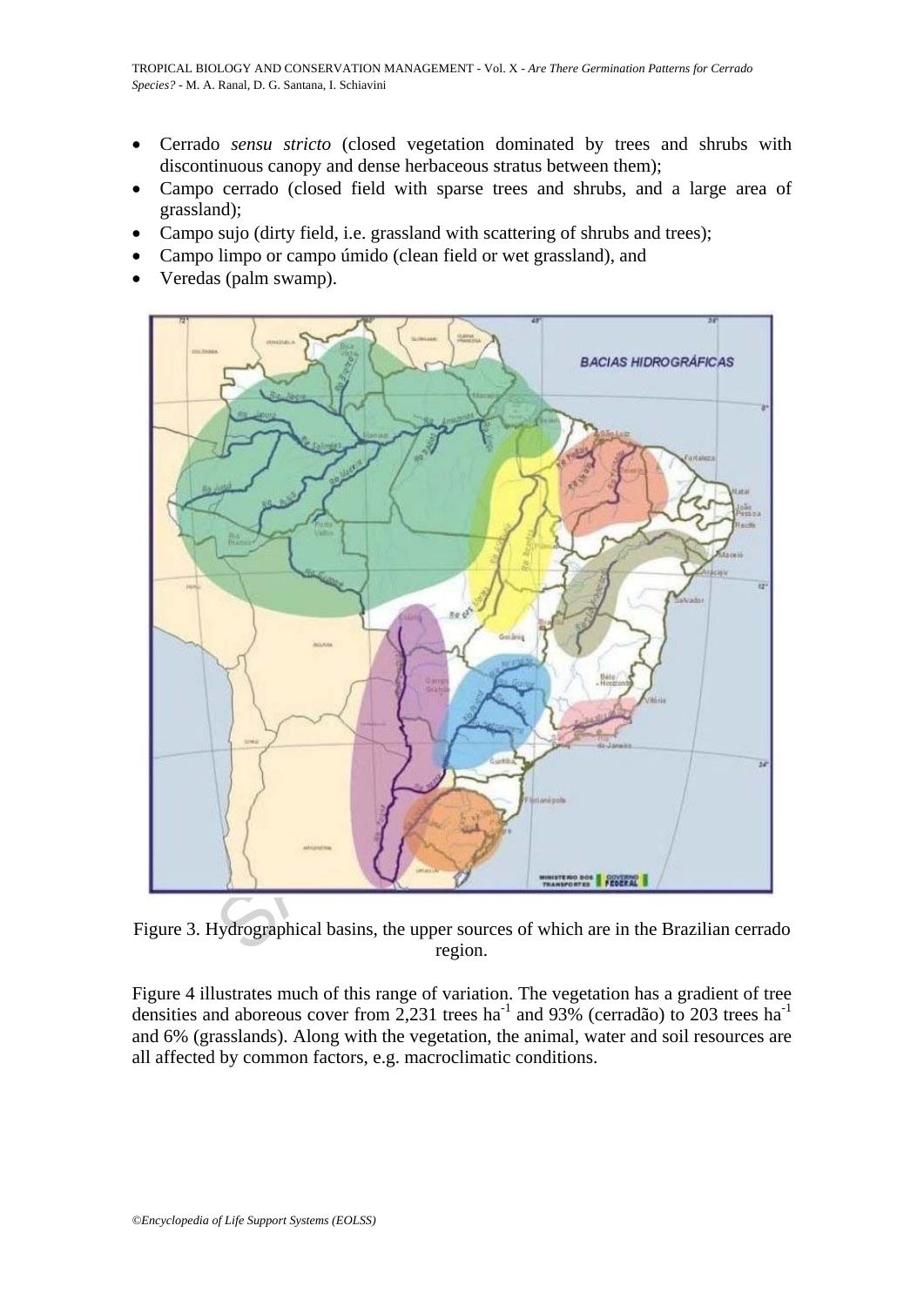TROPICAL BIOLOGY AND CONSERVATION MANAGEMENT - Vol. X - *Are There Germination Patterns for Cerrado Species?* - M. A. Ranal, D. G. Santana, I. Schiavini



Figure 4. Vegetation profile typical of the Brazilian cerrado biome. 1. Biome; 1.1. Cerrado *sensu lato*, 1.2. Cerrado *sensu stricto*; 2. Forest formation, 2.1. Riparian forest, 2.2. Gallery forest, 2.3. Dry forest, 2.4. Cerradão; 3. Savanna formation, 3.1. Dense cerrado, 3.2. Typical cerrado, 3.3. Sparse cerrado, 3.4. Rocky outcrops (cerrado rupestre); 4. Grassland formation, 4.1. Dirty field or shrubby grassland, 4.2. Open grassland, 4.3. Rocky grasslands; 5. Savanna formation, 5.1. Palm swamp, 5.2. Cerrado Parkland, 5.3. Palm tree formation.

> TO ACCESS ALL THE **54 PAGES** OF THIS CHAPTER, Visit: [http://www.eolss.net/Eolss-sampleAllChapter.aspx](https://www.eolss.net/ebooklib/sc_cart.aspx?File=E6-142-SE-09)

#### **Bibliography**

- - -

Ab'Saber A.N. (1981). Domínios morfoclimáticos atuais e quaternários na região dos cerrados. *Craton & Intracraton* 14, 1-39. [The author, one of the principal Brazilian researchers that study climatic events, discusses the climatic evolution in the Cerrado region.]

Aguiar L.M.S., Machado R.B. and Marinho-Filho J. (2004). A diversidade biológica do cerrado.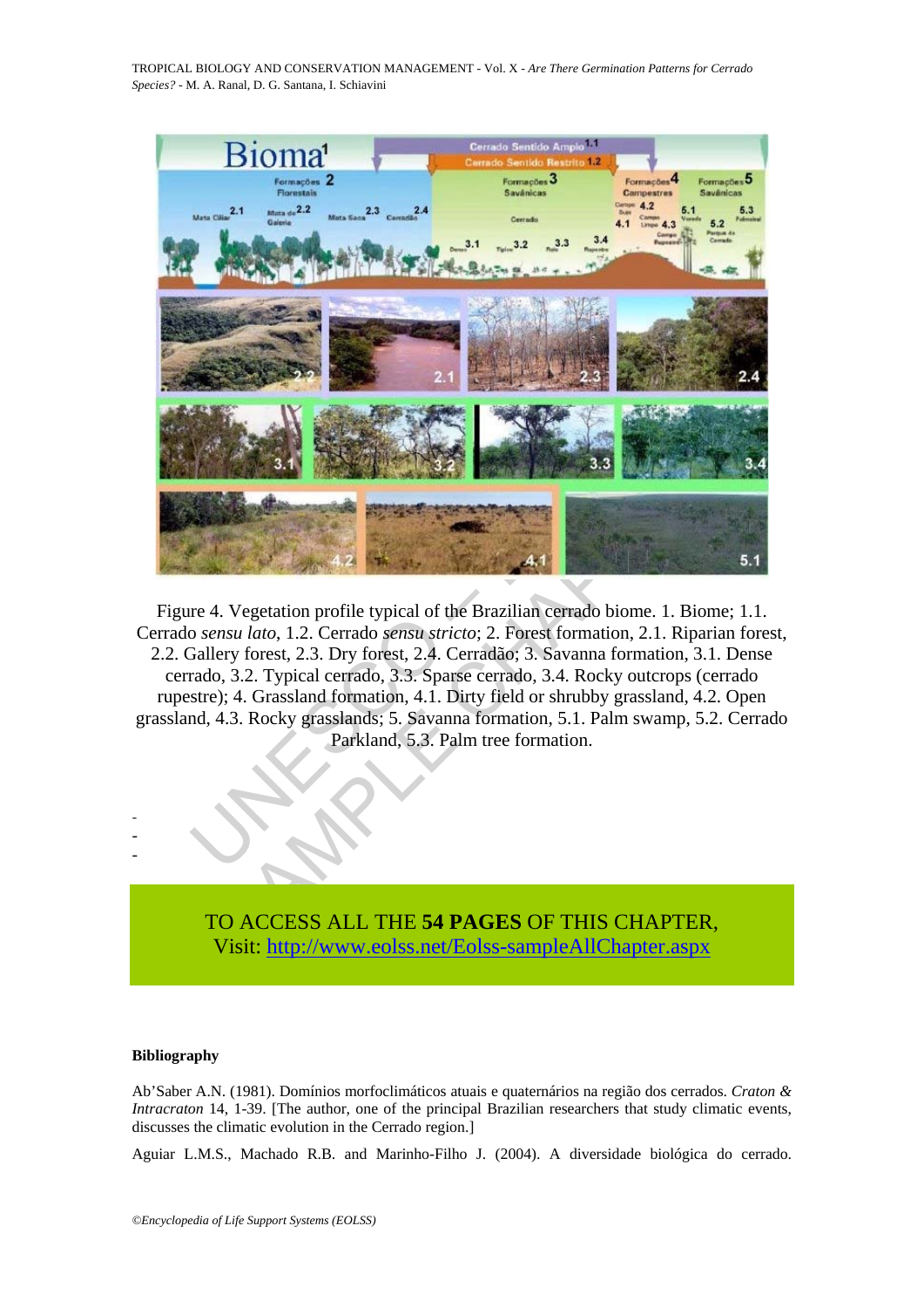*Cerrado: Ecologia e Caracterização* (ed. Aguiar L.M.S. and Camargo A.J.A.), 17-40. Brasília: Embrapa Informação Tecnológica. [The biodiversity and the conservation of the Cerrado Biome are discussed.]

Barroso G.M., Morim M.P., Peixoto A.L. and Ichaso C.L.F. (1999). *Frutos e Sementes: Morfologia Aplicada à Sistemática de Dicotiledôneas*, 443 pp. Viçosa: Editora da Universidade de Viçosa. [This book presents the morphological characterization of fruits and seeds with keys for identification of families and genus.]

Baskin C.C. and Baskin J.M. (1998). *Seeds: Ecology, Biogeography, and Evolution of Dormancy and Germination*, 666 pp. San Diego: Academic Press. [This is a higher bibliography survey about seeds, since their formation until the germination, including abiotic and biotic aspects associated with the physiological expression of the germination process and their determinant effects related to adaptation, evolution and geographic distribution of the species.]

Bawa K.S. (1974). Breeding systems of tree species of a lowland tropical community. *Evolution* 28, 85- 92. [The breeding systems of arboreous species of tropical communities as *Hymenaea courbaril* are discussed.]

Brasil (1998). Ministério do Meio Ambiente, dos Recursos Hídricos e da Amazônia Legal. *Primeiro Relatório Nacional para a Conservação sobre Diversidade Biológica*. 283pp. Brasil, Brasília: Ministério do Meio Ambiente, dos Recursos Hídricos e da Amazônia Legal. [National rules for the biodiversity conservation.]

Buckeridge M.S., Santos H.P., Tiné M.A. and Aidar M.P.M. (2004). Mobilização de Reservas. *Germinação: do Básico ao Aplicado* (ed. Ferreira A.G. and Borghetti F.), 163-185. Porto Alegre: Artmed Editora. [This chapter presents concise biochemistry information about the use of the reserves by the seeds during the germination process.]

Busch J.W. (2005). The evolution of self-compatibility in geographically peripheral populations of *Leavenworthia alabamica* (Brassicaceae). *American Journal of Botany* 92, 1503-1512. [This paper discusses the evolution of one type of breeding system in one cabbage species.]

breding systems of arboreous species of tropical communities as *Hymen.*<br>
1-1]<br>
998). Ministério do Meio Ambiente, dos Recursos Hídricos e da Amazônia<br>
998). Ministério do Meio Ambiente, dos Recursos Hídricos e da Amazônia ). Ministério do Meio Ambiente, dos Recursos Hídricos e da Amazônia Legal. *Pricional para a Conservação sobre Diversidade Biológica*. 283pp. Brasil, Brasília: Ministérie, dos Recursos Hídricos e da Amazônia Legal. [Natio Carvalho D.A. and Oliveira P.E. (2003). Biologia Reprodutiva e Polinização de *Senna sylvestris* (Vell.) H.S. Irwin & Barneby (Leguminosae, Caesalpinioideae). *Revista Brasileira de Botânica* 26, 319-328. [The flower morphology and breeding system of this species were studied in the Panga Ecological Station, Uberlândia, Minas Gerais, Brazil, an important and well preserved fragment of the Cerrado Biome.]

Conservation International. (2000). Biodiversity hotspots. Hotspots: Earth's biologically richest and most endangered terrestrial ecoregions. *Nature* 403, 24 February. [An important reference for the localization of threatened areas of the Planet.]

Dias H.C.T. (2005). Fenologia de quatro espécies arbóreas e variação temporal e espacial da produção de serrapilheira em área de floresta estacional semidecídua em Lavras, MG. *Revista Cerne* **11**(suplemento), 6-8. [Information about the phenological events of four tree species, including *Copaifera langsdorffii.*]

Felfili J.M. and Silva Jr. M.C. (2005). Diversidade alfa e beta no Cerrado s*ensu stricto*, Distrito Federal, Goiás, Minas Gerais e Bahia. *Cerrado: Ecologia, Biodiversidade e Conservação* (org. Scariot A., Sousa-Silva J.C. and Felfili J.M.), 143-154. Brasília: Ministério do Meio Ambiente. [This discusses the richness and diversity of the Cerrado vegetation]

Gibbs P.E. (1990). Self-incompatibility in flowering plants: a neotropical perspective. *Revista Brasileira de Botânica* 13, 125-136. [An important review about self-incompatibility in neotropical taxa.]

Goldenberg R. and Shepherd G.J. (1998). Studies on the reproductive biology of Melatomataceae in Cerrado vegetation. *Plant Systematics and Evolution* 211, 13-29. [Reproductive events of the Melastomataceae growing in the Cerrado Biome.]

Gottsberger G. and Silberbauer-Gottsberger I. (2006). *Life in the Cerrado: a South American Tropical Seasonal Ecosystem*, Vol. II. Pollination and Seed Dispersal, 383 pp. Germany: Universität Ulm. [This book represents an important literature survey about the Cerrado Biome, including events and processes leading to reproduction and seed formation, focusing on plants, animals and the environment.]

Kageyama P. and Gandara F.B. (2000). Recuperação de áreas ciliares. *Matas Ciliares: Conservação e Recuperação* (ed. Rodrigues R.R. and Leitão Filho H.F.), 249-269. São Paulo: Editora da Universidade de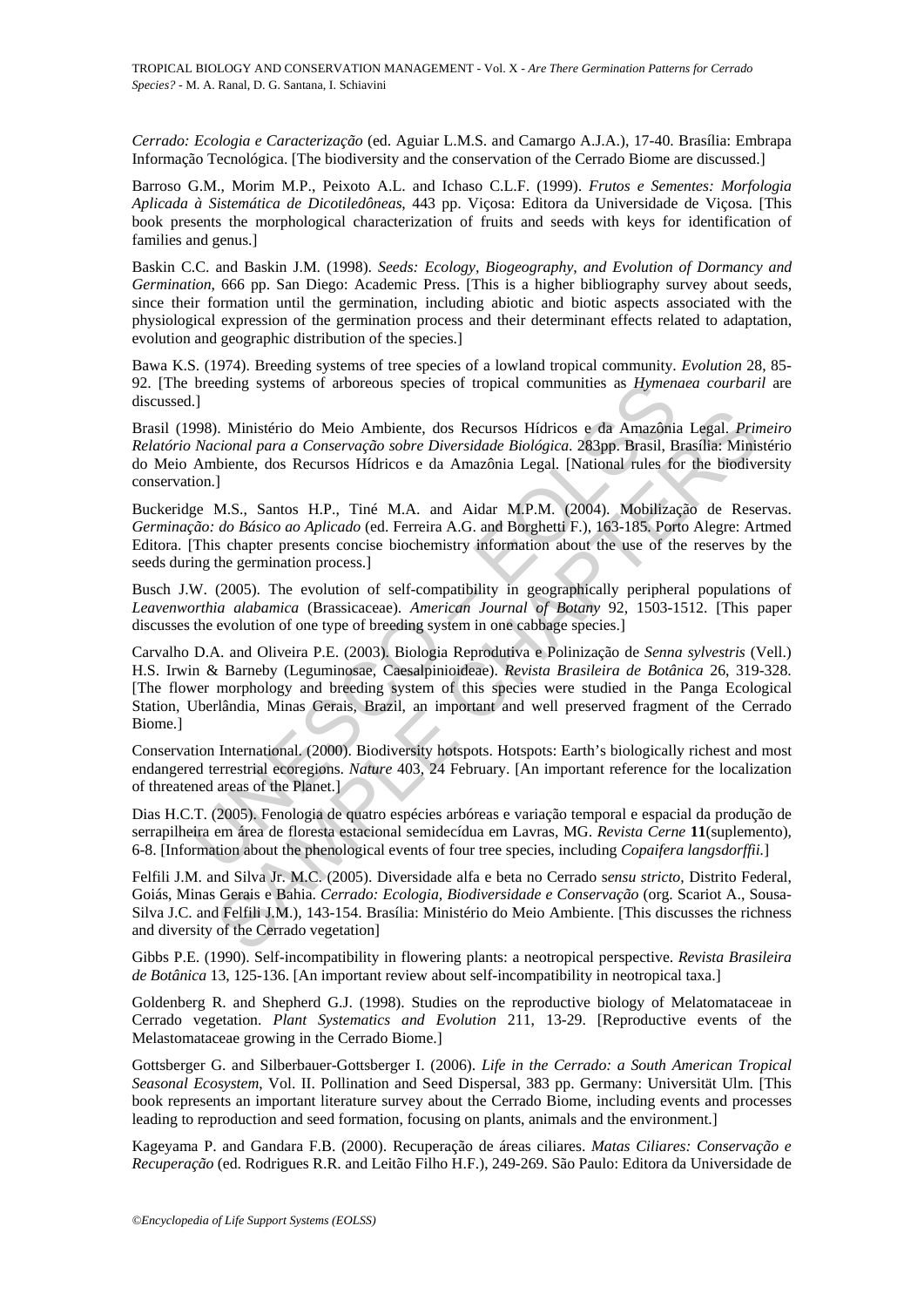São Paulo. [A proposal for regeneration and conservation projects of the Brazilian riparian forests with information about the soil, water distribution, floristic patterns and evolution of the landscape, and factors that are conditioning the life in these environments.]

Labouriau L.G. (1983). *A Germinação das Sementes*, 174 pp. Organização dos Estados Americanos. Programa Regional de Desenvolvimento Científico e Tecnológico. Série de Biologia. Monografia 24. [Concepts and germination measurements are presented in this classical book about seeds, dormancy and dynamics of the germination process.]

Labouriau L.G. and Pacheco A.A. (1978). On the frequency of isothermal germination in seeds of *Dolichos biflorus* L. *Plant & Cell Physiology* 19**,** :507-512. [The thermobiological behavior of the seeds is discussed, based on the relative frequencies of germination as a function of time.]

Lima J.E.F.W. and Silva E.M. (2005). Estimativa da produção hídrica superficial do cerrado brasileiro. *Cerrado: Ecologia, Biodiversidade e Conservação* (org. Scariot A., Sousa-Silva J.C. and Felfili J.M.), 63- 72. Brasília: Ministério do Meio Ambiente. [The dynamics of the hydrographical basins distributed in the Cerrado region and their influence in the Brazilian water distribution are discussed.]

Lorenzi H. (1992). *Árvores Brasileiras. Manual de Identificação e Cultivo de Plantas Arbóreas Nativas do Brasil*, Vol. I, 367 pp. Nova Odessa, SP: Editora Plantarum. [This is an attractive and practical field guide for tree species native to Brazilian ecossystems. General phenology information is also presented.]

Lorenzi H. (1998). *Árvores Brasileiras. Manual de Identificação e Cultivo de Plantas Arbóreas Nativas do Brasil*, Vol. II, 368 pp. Nova Odessa, SP: Editora Plantarum. [This is an attractive and practical field guide for tree species native to Brazilian ecosystems. General phenology information is also presented.]

Mendonça R., Felfili J.M., Walter B.M.T., Silva Júnior, M.C., Rezende, A.V., Filgueiras, T.S. and Nogueira, P.E.N. (1998). Flora vascular do cerrado. *Cerrado: Ambiente e Flora* (ed. Sano S.; Almeida S.), 287-556. Planaltina: Embrapa, CPAC. [This chapter presents a list of the cerrado species, including the phytophisiognomies and habitat where they occur.]

Myers N., Mittermeier R.A., Mittermeier C.G., Fonseca G.A.B. and Kents J. (2000). Biodiversity Hotspots for Conservation Priorities. *Nature* 403, 853-858. [The principal threatened areas are mentioned in this paper.]

Oliveira P.E. (1998). Fenologia e biologia reprodutiva das espécies de cerrado. *Cerrado: Ambiente e Flora* (ed. Sano S.; Almeida S.), 169-192. Planaltina: Embrapa, CPAC. [The climatic seasonality of the Cerrado region acts on reproductive biology of some important species.]

Ia: Ministério do Meio Ambiente. [The dynamics of the hydrographical basins<br>egion and their influence in the Brazilian water distribution are discussed.]<br>4. (1992). *Arvores Brasileiras. Manual de Identificação e Cultivo d* 1992). Árvores Brasileiras. Manual de Identificação e Cultivo de Plantas Arbóreas Na<br/>0.1, 367 pp. Nova Odessa, SP: Editora Plantarum. [This is an attractive and practical<br>ol. I, 367 pp. Nova Odessa, SP: Editora Plantar Oliveira P.E.A.M. and Paula F.R. (2001). Fenologia e biologia reprodutiva de plantas de matas de galeria. *Cerrado: Caracterização e Recuperação de Matas de Galeria* (ed. Ribeiro J.F., Fonseca C.E.L. and Sousa-Silva J.C.), 303-332. Planaltina, DF: Embrapa Cerrados. [The phenology and reproductive biology of species occurring in gallery forests of the Cerrado region were studied and the results demonstrated by means of interesting figures.]

Pereira-Diniz S.G. and Ranal M.A. 2006. Germinable soil seed bank of a gallery forest in Brazilian Cerrado. *Plant Ecology* 183**,** 337-348. [This paper presents the size and the composition of the soil seed bank of the gallery forest of the Panga River, Uberlândia, Minas Gerais, Brazil, for the wet and dry seasons.]

Ranal M.A. (2003). Soil spore bank of ferns in a gallery Forest of the Ecological Station of Panga, Uberlândia MG, Brazil. *American Fern Journal* 93, 1-19. [This paper presents the climatic diagram of Uberlândia, Minas Gerais, Brazil.]

Ranal M.A. and Santana D.G. (2004). Delineamento experimental. *Germinação: do Básico ao Aplicado* (ed. Ferreira A.G. and Borghetti F), 189-196. Porto Alegre: Artmed Editora. [The more common experimental designs that permit the study of the germination process are presented.]

Ranal M.A. and Santana D.G. (2006). How and why to measure the germination process? *Revista Brasileira de Botânica* 29**,** 1-11. [An important review about measurements of the germination process, their meaning, use, and limitations.]

Ribeiro, J.F. and Walter, B.M.T. (1998). Fitofisionomias do bioma cerrado. *Cerrado: Ambiente e Flora* (ed. Sano S.; Almeida S.), 89-166. Planaltina: Embrapa, CPAC. [The authors present a detailed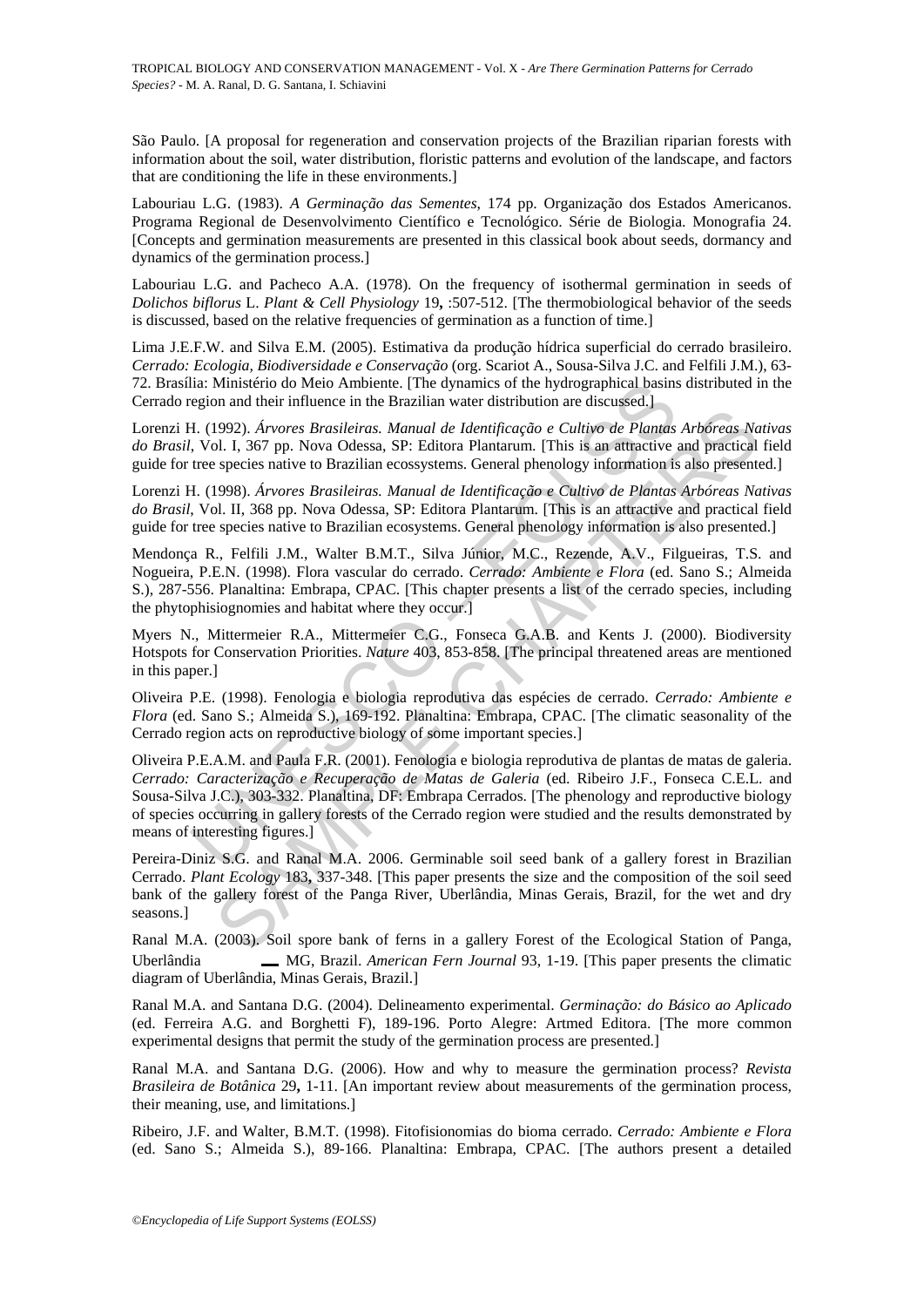description of the several phytophysiognomies of the Cerrado Biome, with the vegetation profile and a key for their identification.]

Ribeiro J. F. and Walter B.M.T. (2001). As matas de galeria no contexto do bioma cerrado. *Cerrado: Caracterização e Recuperação de Matas de Galeria* (ed. Ribeiro J.F., Fonseca C.E.L. and Sousa-Silva J.C.), 29-47. Planaltina, DF: Embrapa Cerrados. [The gallery forests in the context of the Cerrado Biome are discussed and a good vegetation profile is presented with some photos.]

Rodrigues M.T. (2005). A biodiversidade dos Cerrados: conhecimento atual e perspectivas, com uma hipótese sobre o papel das matas galerias na troca faunística durante ciclos climáticos. *Cerrado: Ecologia, Biodiversidade e Conservação* (org. Scariot A., Sousa-Silva J.C.; Felfili J.M.), 237-246. Brasília: Ministério do Meio Ambiente. [Richness, endemism, speciation acting in the biodiversity of the Brazilian Cerrado are discussed by the author. The author also presents one hypothesis about the role of the gallery forests for the speciation during the climatic cycles of the region.]

Salomão A.N., Sousa-Silva J.C., Davide A.C., Gonzáles S., Torres R.A.A., Wetzel M.M.V.S., Firetti F. and Caldas L.S. (2003). *Germinação de Sementes e Produção de Mudas de Plantas do Cerrado*, 96 pp. Brasília: Rede de Sementes do Cerrado. [This is a handbook containing procedures for laboratorists and plant nurserists and one important table with basic information about germination and stored conditions for several species of the Cerrado Biome.]

Santana D.G. and Ranal M.A. (2004). *Análise da Germinação: um Enfoque Estatístico*, 247 pp. Editora UnB, Brasília. [A guide for germination studies.]

Santana D.G. and Ranal M.A. (2004). Análise estatística, *Germinação: do Básico ao Aplicado* (ed. Ferreira A.G. and Borghetti F.), 197-208. Porto Alegre: Artmed Editora. [Some statistical tests used by seed researchers.]

Silva Júnior M.C. 2005. *100 Árvores do Cerrado: Guia de Campo*, 278pp. Brasília: Ed. Rede de Sementes do Cerrado. [This is a pocketbook representing a practical field guide with several photos of the principal organs that permit the correct identification of 100 important tree species of the Cerrado region.]

#### **Biographical Sketches**

A.N., Sousa-Silva J.C., Davide A.C., Gionzáles S., Torres R.A.A., Wetzel M.<br>as L.S. (2003). *Germinação de Sementes e Produção de Mudas de Plantas de Cela,* Sous Cerrado. [This is a handbook containing procedures for<br>seris ie de Sementes do Cerrado. [This is a handbook containing procedures for laboratorists<br>stand one important table with basic information about germination and stored condi<br>ocisios and one important table with basic informa **Marli A. Ranal** is a Biologist (1976) and obtained her Master Degree (1983) and Doctorate (1988) titles in Plant Biology at the Universidade Estadual Paulista Júlio de Mesquita Filho. Since 1986 she is a teacher of the Federal University of Uberlândia and since 1998 she has been occupying the last level of the Academic carrier as "Titular" Professor. She has experience in Plant Biology, with emphasis in Plant Physiology, especially germination. From 1980 to 1998 her principal attention was ferns, in relation to germination, development, and establishment. In 1991 her studies about seed germination and plant development started. Then, her attention was changed from fern spores to seed germination. Since 1996 she has been recovering the history of the principal techniques to measure the germination and emergence processes. Her efforts have stimulated an up to date in this area of knowledge. She is a member of the American Fern Society, Asociación Latinoamericana de Pteridología, Asociación Latinoamericana de Botánica, Brazilian Botanical Society, and São Paulo Botanical Society. She was a member of the Editorial Board of the *Acta Botanica Brasilica* and Revista Brasileira de Botânica.

**Denise Garcia de Santana** is graduated in Agronomic Engineering from Federal University of Lavras, where she also got the master's degree in Technology and Production of Seeds in 1995. She received her doctorate in 2000 from "Escola Superior de Agricultura Luiz de Queiroz ESALQ, University of São Paulo". She is one of the authors of "Análise da Germinação: enfoque estatístico", book published in 2004, in Portuguese, by the University of Brasília, a work result from seeds fusion analysis with the basic and experiments statistics. Since 2000, she is member of Brazil's Botanic Society / Nucleus of Germination Specialists and member of Brazil's Horticultura Society. She is a researcher for Forest Research Center, a governmental agency "Conselho Nacional de Desenvolvimento Científico e Tecnológico - CNPq" under the Science and Technology Ministry, designated to promote the scientific and technological research as well to graduate human resources for it's application. Her main research lines comprise of planning and statistical analyses of seed germination and seedlings emergency of native species, specially the Savanna.

**Ivan Schiavini** is graduate in Biological Science (Universidade Federal do Rio de Janeiro-1980), Master